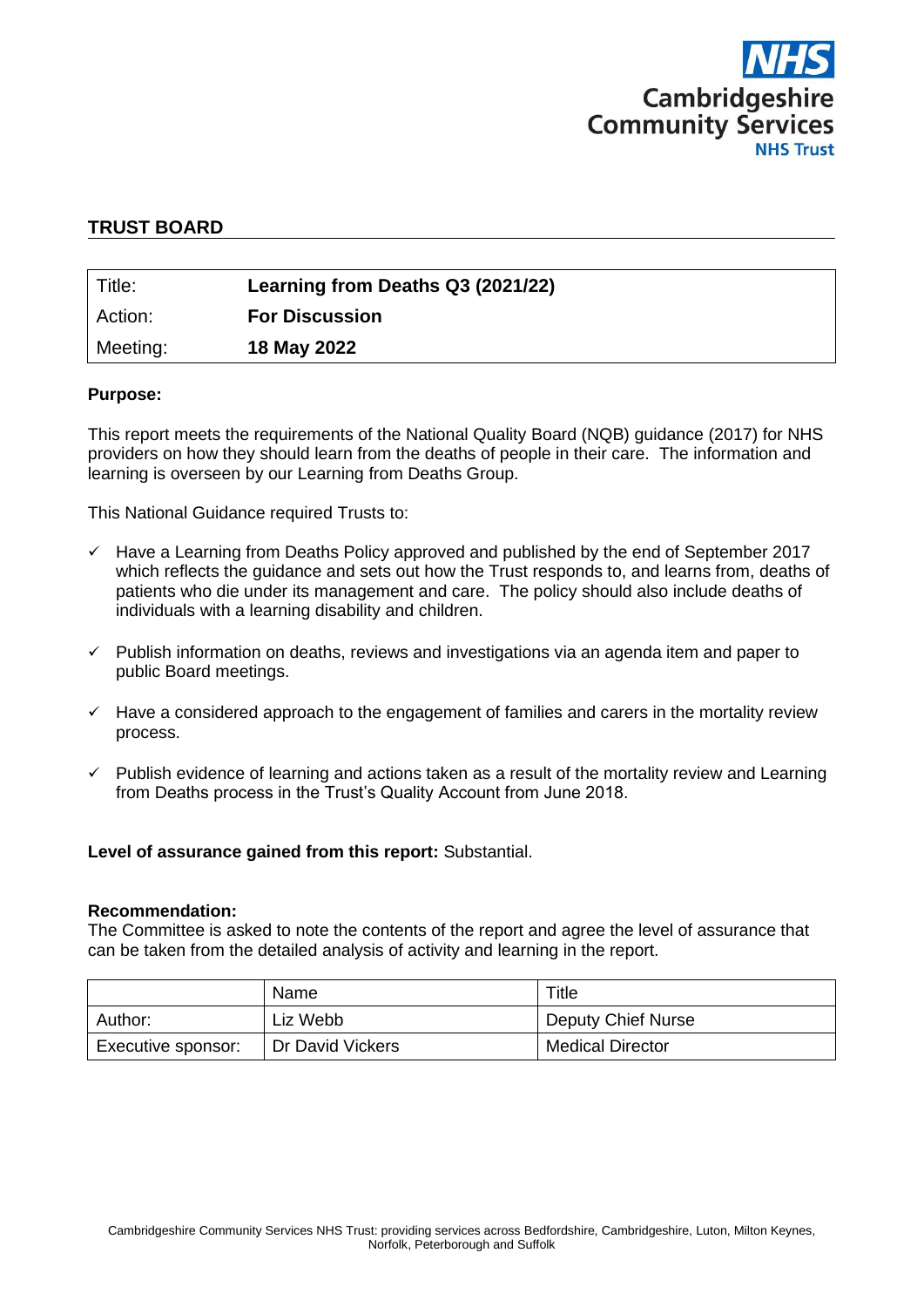# **Trust Objectives**

| <b>Objective</b>              | How the report supports achievement of the Trust<br>objectives:                                |  |  |  |
|-------------------------------|------------------------------------------------------------------------------------------------|--|--|--|
| Provide outstanding care      | Report details learning and required activity relating to<br>people who die under our care.    |  |  |  |
| Collaborate with others       | Identifies when collaboration has been undertaken.                                             |  |  |  |
| Be an excellent employer      | Learning from the Learning from deaths supports staff<br>safety and overall level of practice. |  |  |  |
| Be a sustainable organisation | On-going learning and compliance with standards.                                               |  |  |  |

### **Trust risk register**

- Risk 3166– There is a risk that patients and service users do not receive outstanding care if services fail to remain compliant with CQC Fundamentals of Care Standards (Risk rating 8).
- Risk 3260- Risk around impact of Covid-19 on community service delivery of care

### **Legal and Regulatory requirements:** As above

### **Previous Papers:**

| Title:                             | <b>Date Presented:</b> |
|------------------------------------|------------------------|
| Learning from Deaths Board Report  | 15 July 2020           |
| Learning from Deaths Board Report  | 3 September 2021       |
| Learning From Deaths QISCom Report | December 2021          |
| Learning From Deaths QISCom Report | 23 March 2022          |

### **Equality and Diversity implications:**

| <b>Objective</b>                                                                                                                                 |                   |                        |                                                                                                                                                                                                                                                                                                                                         | How the report supports achievement of<br>objectives: |      |                                  |     |                       |
|--------------------------------------------------------------------------------------------------------------------------------------------------|-------------------|------------------------|-----------------------------------------------------------------------------------------------------------------------------------------------------------------------------------------------------------------------------------------------------------------------------------------------------------------------------------------|-------------------------------------------------------|------|----------------------------------|-----|-----------------------|
| To support the development of a Trust wide<br>Anti-Racism Strategy and Organisational<br>Development Plan.                                       |                   |                        |                                                                                                                                                                                                                                                                                                                                         |                                                       |      |                                  |     |                       |
| To finalise the roll out of reverse mentoring as<br>part of all in house development programmes.                                                 |                   |                        |                                                                                                                                                                                                                                                                                                                                         |                                                       |      |                                  |     |                       |
| We will measure the impact of our virtual clinical<br>platforms, ensuring that they are fully accessible<br>to the diverse communities we serve. |                   |                        | This is applicable in the context of Covid-19 and<br>care at the EOL. The report highlights good<br>practice. But also highlights our role as experts<br>within iCaSH to ensure all individuals have the<br>same access to care and work with our partners<br>to understand the needs of individuals with<br>protected characteristics. |                                                       |      |                                  |     |                       |
| We will ensure that the recruitment of our<br>volunteers is from the diverse communities they                                                    |                   |                        |                                                                                                                                                                                                                                                                                                                                         |                                                       |      |                                  |     |                       |
| serve.                                                                                                                                           |                   |                        |                                                                                                                                                                                                                                                                                                                                         |                                                       |      |                                  |     |                       |
| Are any of the following protected characteristics impacted by items covered in the paper                                                        |                   |                        |                                                                                                                                                                                                                                                                                                                                         |                                                       |      |                                  |     |                       |
| Age                                                                                                                                              | <b>Disability</b> | Gender<br>Reassignment | Marriage and<br>Civil<br>Partnership                                                                                                                                                                                                                                                                                                    | Pregnancy<br>and<br>Maternity                         | Race | Religion<br>and<br><b>Belief</b> | Sex | Sexual<br>Orientation |
| □                                                                                                                                                | □                 | $\Box$                 | □                                                                                                                                                                                                                                                                                                                                       | □                                                     | П    | □                                | П   |                       |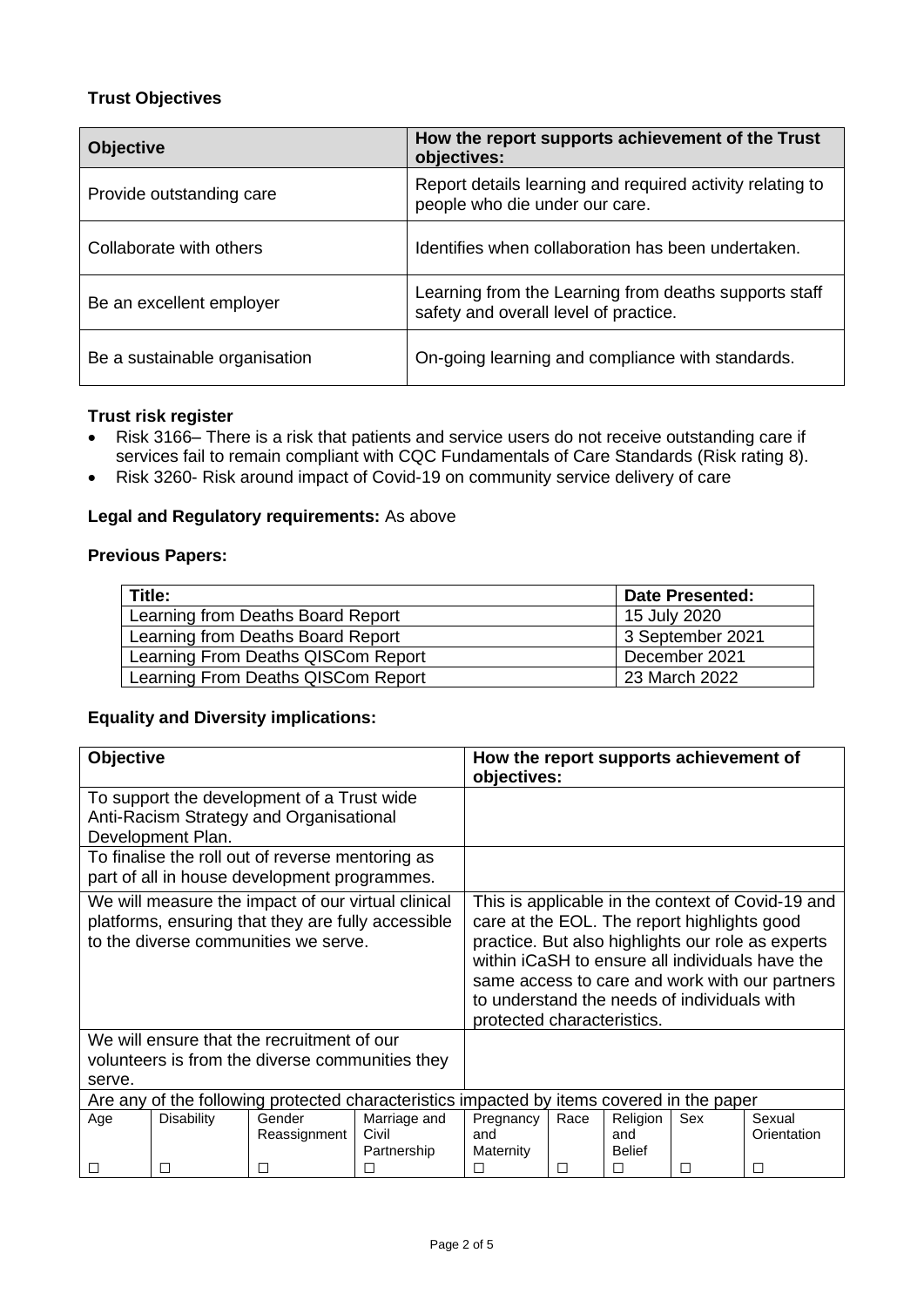## **1.0 Introduction/background/context**

1.1 A Quarter 3 report on Learning from Deaths across the Trust is detailed below as per the Trust's Learning from Deaths Policy in line with National Quality Board (NQB) guidance (2017). This gives substantial assurance that the Trust is proactively seeking to improve care provided at the end of life and seeking to learn from cases when things go wrong. The Learning from Deaths group meets quarterly, and service leads provide individual reports and analysis which makes up the content of this report. This report also describes the ongoing work done with partners in the wider system to respond to the covid19 pandemic and planning and response around end-of-life care.

# **2.0 Luton Adults**

2.1 No report presented at the Quarter 3 Learning from Deaths Meeting. The usual author and service were experiencing significant clinical pressure due to the November/December 2021 Covid wave. A Quarter 3 and 4 report will be provided.

# **3.0 Safeguarding**

# 3.1 **Child Mortality Review**

The national child mortality (NMCD) rates for the first year of the pandemic using unique data was published on 7 December 2021. The mortality rate was likely to be the lowest on record. The most significant reduction in deaths was seen in children under 10 years old from underlying health conditions.

- 3.2 A study using NCMD data identified 61 children who died after testing positive for Covid-19; 40% of these children had existing co-morbidities.
- 3.3 A case study was presented which related to a baby who died at four weeks old from suspected overlay. The child and siblings (all with different Fathers) were subject to a child in need plan. There was a history of domestic abuse and maternal mental health issues and all the father's had extensive criminal histories involving violence and drug misuse. Further action is underway about the inclusion of male carers in assessments and the need to check other parents' record.

## **4.0 Children's Community Nursing**

### 4.1 **Cambridgeshire Children's Community Nursing Team**

There have been three deaths in the last three months and all the children were known to the service; but two were sudden deaths. The learning identified from these was linked to having de-brief sessions following the death, this has proven especially important for the staff members, who have long term input into these children's lives.

4.2 **Bedfordshire Children's Community Nursing Team**

There were three end of life care deaths within Bedfordshire in the last quarter.

### 4.3 **Luton Children's Services**

There were 13 deaths recorded in this period:

- A 17-year-old not known to the CCN Team died from sudden cardiac arrest.
- An 11-year with complex needs known to the service transferred home for end of life care. Issue for learning was in relation to a PICC line, which are not removed at home, and this caused distress to the family. This has been flagged to the Keech Hospice for planning in future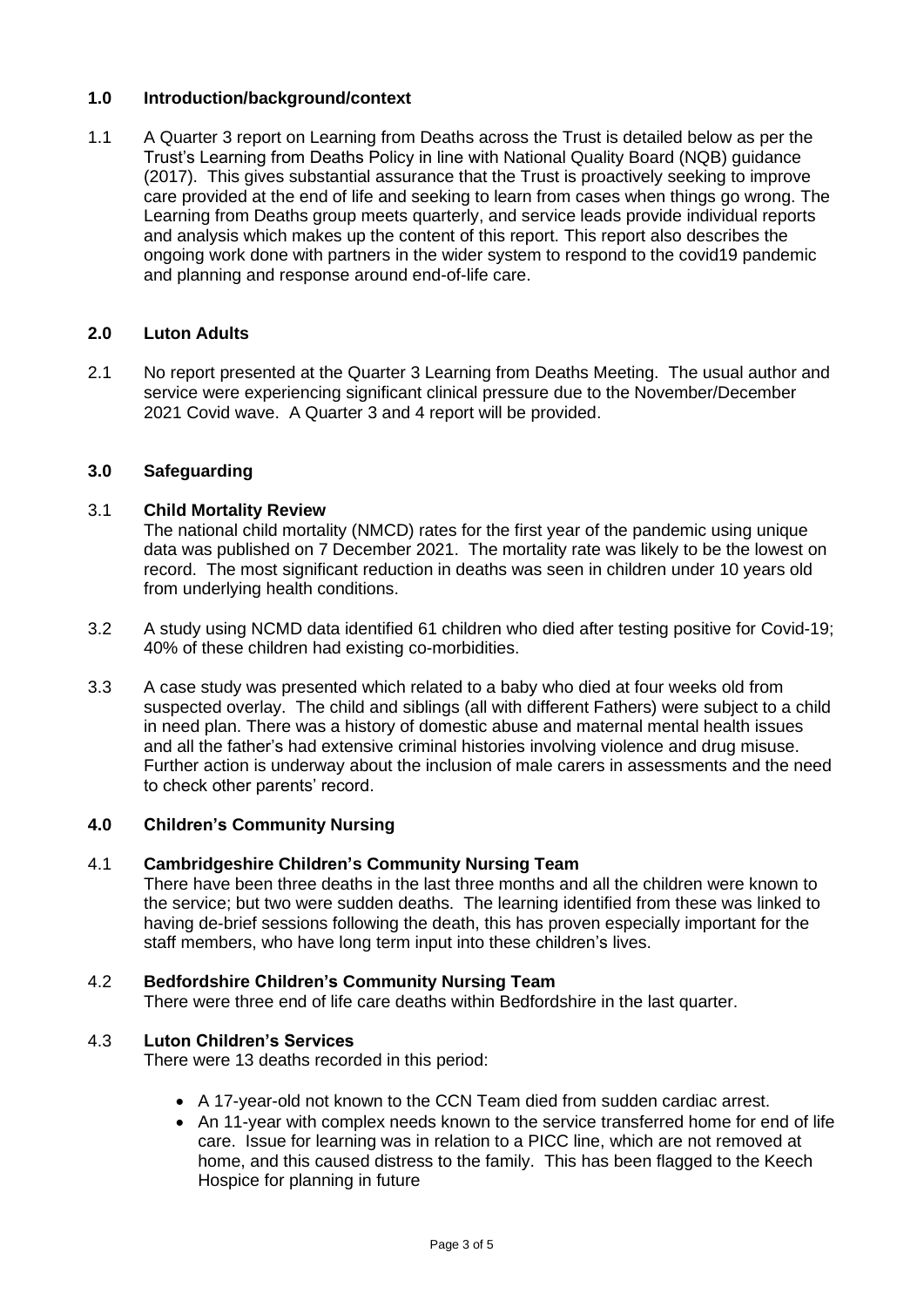- A 16-year-old known to the Team died from a sudden cardiac arrest. This is being reviewed by the CDOP and internal Trust review.
- There were also eight neonatal / still birth deaths in Quarters 3-4 under the Luton Health Visiting Team.

### **5.0 iCaSH**

- 5.1 There have been four deaths reported in Quarter 3. All deaths are HIV patients, but the death was unrelated to their current care and treatment.
- 5.2 There have been no Covid-19 related deaths in Quarter 3 and the service have not seen an increase in HIV patients dying due to Covid-19.
- 5.3 The Safeguarding Forum put in place after a serious incident review is improving knowledge and understanding around safeguarding for all iCaSH patients.
- 5.4 Service Manager noted that being part of this Learning from Deaths group has assisted iCaSH with their learning from deaths and expanding their peer reviews of cases. There remain challenges with the local MDT in HIV services that we do not provide, but with the widening of the Medical Examiner role this should improve.
- 5.5 Service Manager explained that they were unable to give a year on year comparator of deaths but confirmed that the service does not consider there to be an increase in deaths, rather that reporting has improved.

### **6.0 Quality Improvement**

#### 6.1 **Luton Adults Complaint (September 2021)**

The actions for this case described in the last report regarding end of life care continues. The full review of the service is underway, and actions are being completed.

6.2 **Child Oliwer actions Child Safeguarding Practice Review publication (CSPR)** Child Oliwer passed away from an abnormal metabolic disorder, aged 6 years old in December 2020. He was looked after by several services within Luton Children's Services.

As result of the CSPR actions and the Trust's own investigations at the time, a review of the actions took place at an additional panel meeting.

Internal actions:

- The importance of recognising when children with special educational needs achieve their developmental milestones.
- Review and communicate to all staff of the policy on seeing children (Was Not Brought).
- Work on a model of holistic oversight by one professional is required.
- Sharing of records across health professionals within the Trust.

### 6.3 **Learning Disability**

Discussion took place about overcoming obstacles and recognising learning disabilities in Parents / Carers. A task & finish group is to be set up to review how / where this information is recorded on patients' records.

The Trust attend the BLMK LeDeR panels now with feedback to the Safeguarding Operational Meetings and the Learning from Deaths group.